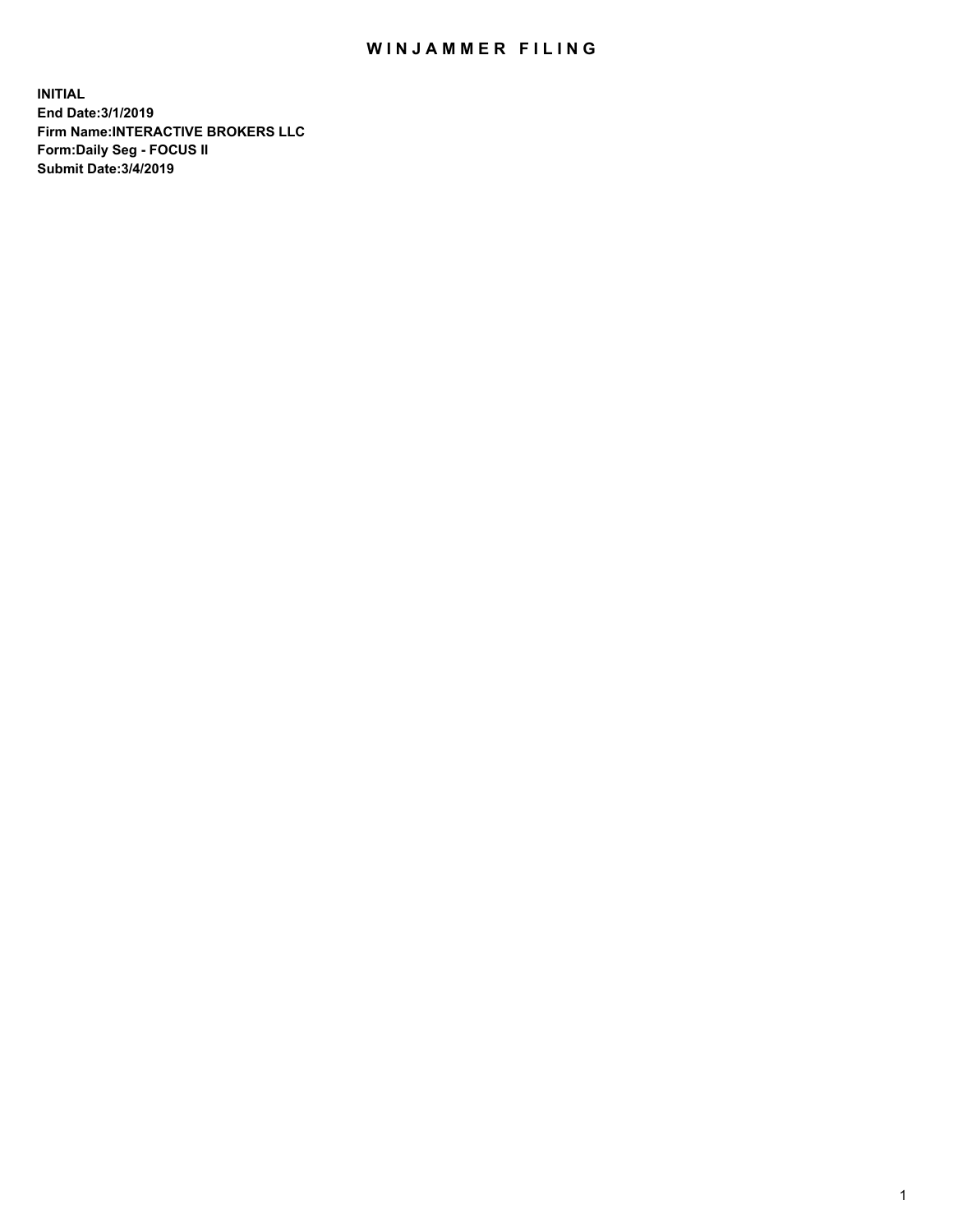**INITIAL End Date:3/1/2019 Firm Name:INTERACTIVE BROKERS LLC Form:Daily Seg - FOCUS II Submit Date:3/4/2019 Daily Segregation - Cover Page**

| Name of Company                                                                                                                                                                                                                                                                                                                | <b>INTERACTIVE BROKERS LLC</b>                                                                  |
|--------------------------------------------------------------------------------------------------------------------------------------------------------------------------------------------------------------------------------------------------------------------------------------------------------------------------------|-------------------------------------------------------------------------------------------------|
| <b>Contact Name</b>                                                                                                                                                                                                                                                                                                            | James Menicucci                                                                                 |
| <b>Contact Phone Number</b>                                                                                                                                                                                                                                                                                                    | 203-618-8085                                                                                    |
| <b>Contact Email Address</b>                                                                                                                                                                                                                                                                                                   | jmenicucci@interactivebrokers.c<br>om                                                           |
| FCM's Customer Segregated Funds Residual Interest Target (choose one):<br>a. Minimum dollar amount: : or<br>b. Minimum percentage of customer segregated funds required:% ; or<br>c. Dollar amount range between: and; or<br>d. Percentage range of customer segregated funds required between:% and%.                         | $\overline{\mathbf{0}}$<br>$\overline{\mathbf{0}}$<br>155,000,000 245,000,000<br>0 <sub>0</sub> |
| FCM's Customer Secured Amount Funds Residual Interest Target (choose one):<br>a. Minimum dollar amount: ; or<br>b. Minimum percentage of customer secured funds required:% ; or<br>c. Dollar amount range between: and; or<br>d. Percentage range of customer secured funds required between:% and%.                           | $\overline{\mathbf{0}}$<br>$\overline{\mathbf{0}}$<br>80,000,000 120,000,000<br>0 <sub>0</sub>  |
| FCM's Cleared Swaps Customer Collateral Residual Interest Target (choose one):<br>a. Minimum dollar amount: ; or<br>b. Minimum percentage of cleared swaps customer collateral required:% ; or<br>c. Dollar amount range between: and; or<br>d. Percentage range of cleared swaps customer collateral required between:% and%. | $\overline{\mathbf{0}}$<br><u>0</u><br>0 <sub>0</sub><br>0 <sub>0</sub>                         |

Attach supporting documents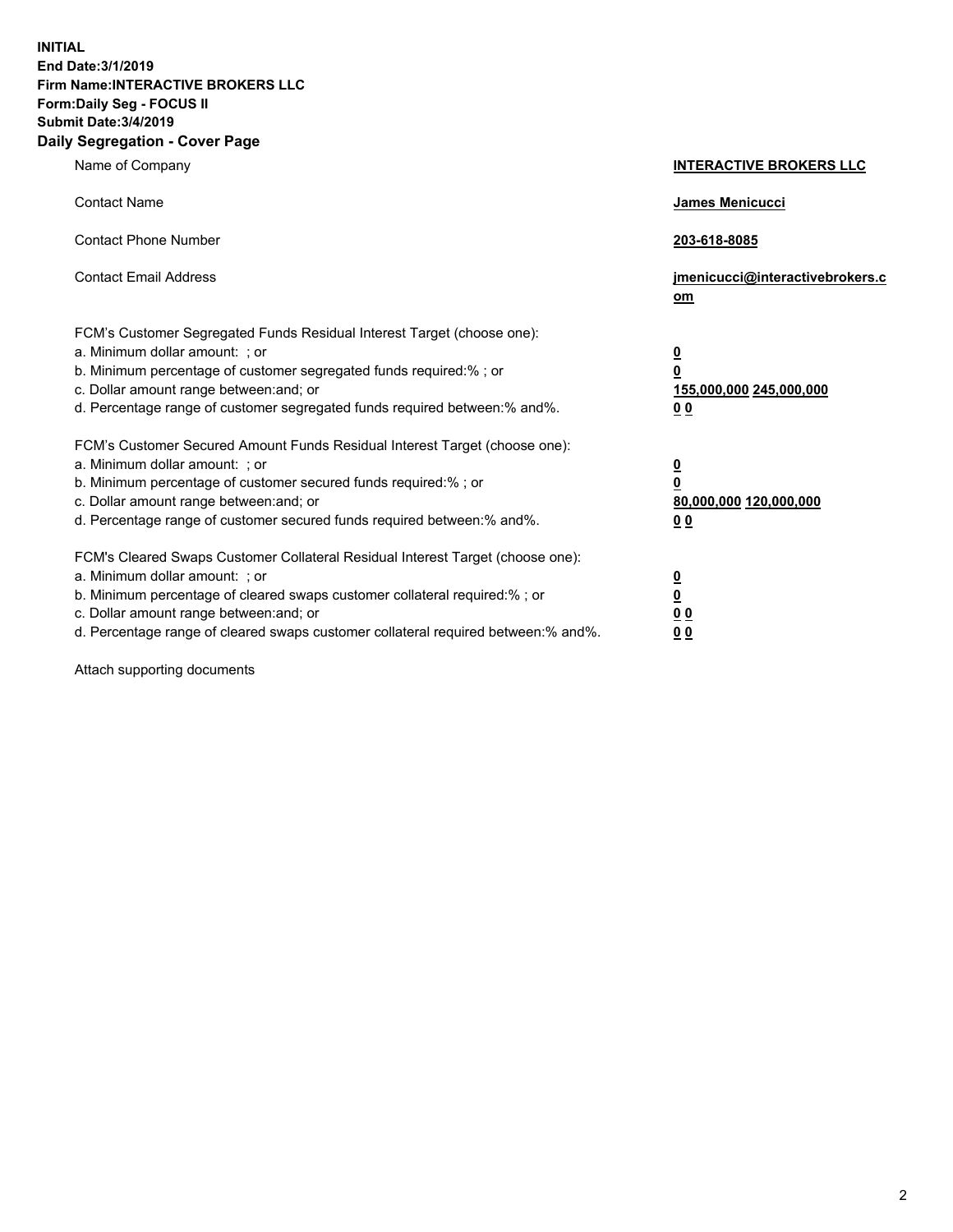## **INITIAL End Date:3/1/2019 Firm Name:INTERACTIVE BROKERS LLC Form:Daily Seg - FOCUS II Submit Date:3/4/2019 Daily Segregation - Secured Amounts**

|     | 2011, Ocgi ogation - Oceaned Anioanita                                                      |                                                              |
|-----|---------------------------------------------------------------------------------------------|--------------------------------------------------------------|
|     | Foreign Futures and Foreign Options Secured Amounts                                         |                                                              |
|     | Amount required to be set aside pursuant to law, rule or regulation of a foreign            | $0$ [7305]                                                   |
|     | government or a rule of a self-regulatory organization authorized thereunder                |                                                              |
| 1.  | Net ledger balance - Foreign Futures and Foreign Option Trading - All Customers             |                                                              |
|     | A. Cash                                                                                     | 445,405,803 [7315]                                           |
|     | B. Securities (at market)                                                                   | $0$ [7317]                                                   |
| 2.  | Net unrealized profit (loss) in open futures contracts traded on a foreign board of trade   | -636,840 [7325]                                              |
| 3.  | Exchange traded options                                                                     |                                                              |
|     | a. Market value of open option contracts purchased on a foreign board of trade              | <b>94,684</b> [7335]                                         |
|     | b. Market value of open contracts granted (sold) on a foreign board of trade                | -46,120 [7337]                                               |
| 4.  | Net equity (deficit) (add lines 1. 2. and 3.)                                               | 444,817,527 [7345]                                           |
| 5.  | Account liquidating to a deficit and account with a debit balances - gross amount           | 14,915 [7351]                                                |
|     | Less: amount offset by customer owned securities                                            | 0 [7352] 14,915 [7354]                                       |
| 6.  | Amount required to be set aside as the secured amount - Net Liquidating Equity              | 444,832,442 [7355]                                           |
|     | Method (add lines 4 and 5)                                                                  |                                                              |
| 7.  | Greater of amount required to be set aside pursuant to foreign jurisdiction (above) or line | 444,832,442 [7360]                                           |
|     | 6.                                                                                          |                                                              |
|     | FUNDS DEPOSITED IN SEPARATE REGULATION 30.7 ACCOUNTS                                        |                                                              |
| 1.  | Cash in banks                                                                               |                                                              |
|     | A. Banks located in the United States                                                       | 68,510,516 [7500]                                            |
|     | B. Other banks qualified under Regulation 30.7                                              | 0 [7520] 68,510,516 [7530]                                   |
| 2.  | Securities                                                                                  |                                                              |
|     | A. In safekeeping with banks located in the United States                                   | 411,701,362 [7540]                                           |
|     | B. In safekeeping with other banks qualified under Regulation 30.7                          | 0 [7560] 411,701,362 [7570]                                  |
| 3.  | Equities with registered futures commission merchants                                       |                                                              |
|     | A. Cash                                                                                     | $0$ [7580]                                                   |
|     | <b>B.</b> Securities                                                                        | $0$ [7590]                                                   |
|     | C. Unrealized gain (loss) on open futures contracts                                         | $0$ [7600]                                                   |
|     | D. Value of long option contracts                                                           | $0$ [7610]                                                   |
|     | E. Value of short option contracts                                                          | 0 [7615] 0 [7620]                                            |
| 4.  | Amounts held by clearing organizations of foreign boards of trade                           |                                                              |
|     | A. Cash                                                                                     | $0$ [7640]                                                   |
|     | <b>B.</b> Securities                                                                        | $0$ [7650]                                                   |
|     | C. Amount due to (from) clearing organization - daily variation                             | $0$ [7660]                                                   |
|     | D. Value of long option contracts                                                           | 0 [7670]                                                     |
|     | E. Value of short option contracts                                                          | 0 [7675] 0 [7680]                                            |
| 5.  | Amounts held by members of foreign boards of trade                                          |                                                              |
|     | A. Cash                                                                                     | 89,376,902 [7700]                                            |
|     | <b>B.</b> Securities                                                                        | $0$ [7710]                                                   |
|     | C. Unrealized gain (loss) on open futures contracts                                         | -848,367 [7720]                                              |
|     | D. Value of long option contracts                                                           | 94,684 [7730]                                                |
|     | E. Value of short option contracts                                                          | <mark>-46,120</mark> [7735] <u>88,<b>577,099</b> [</u> 7740] |
| 6.  | Amounts with other depositories designated by a foreign board of trade                      | 0 [7760]                                                     |
| 7.  | Segregated funds on hand                                                                    | $0$ [7765]                                                   |
| 8.  | Total funds in separate section 30.7 accounts                                               | 568,788,977 [7770]                                           |
| 9.  | Excess (deficiency) Set Aside for Secured Amount (subtract line 7 Secured Statement         | 123,956,535 [7380]                                           |
|     | Page 1 from Line 8)                                                                         |                                                              |
| 10. | Management Target Amount for Excess funds in separate section 30.7 accounts                 | 80,000,000 [7780]                                            |
| 11. | Excess (deficiency) funds in separate 30.7 accounts over (under) Management Target          | 43,956,535 [7785]                                            |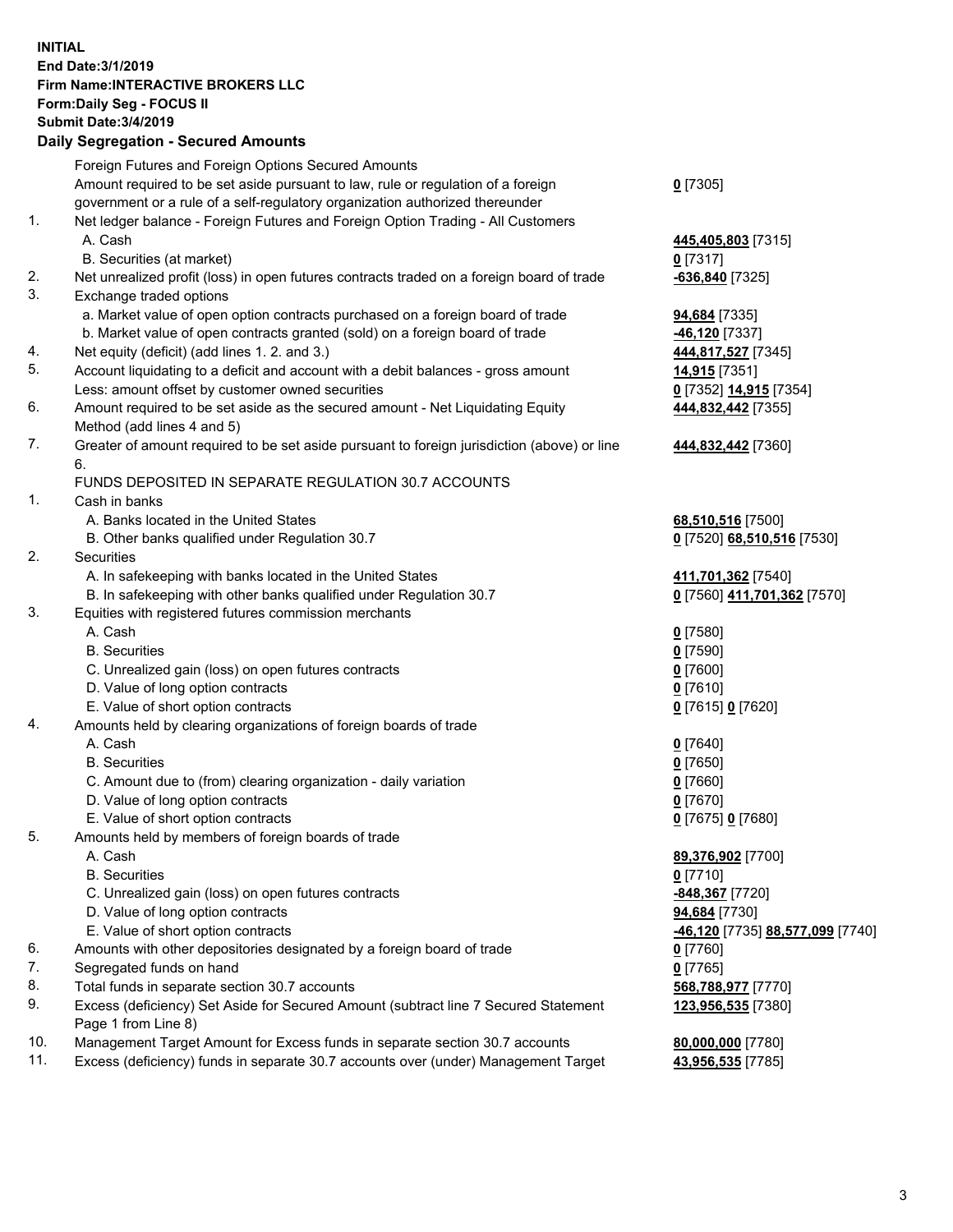|     | <b>INITIAL</b>                                                                                      |                           |
|-----|-----------------------------------------------------------------------------------------------------|---------------------------|
|     | End Date: 3/1/2019                                                                                  |                           |
|     | Firm Name: INTERACTIVE BROKERS LLC                                                                  |                           |
|     | Form: Daily Seg - FOCUS II                                                                          |                           |
|     | <b>Submit Date: 3/4/2019</b>                                                                        |                           |
|     | Daily Segregation - Segregation Statement                                                           |                           |
|     | SEGREGATION REQUIREMENTS(Section 4d(2) of the CEAct)                                                |                           |
| 1.  | Net ledger balance                                                                                  |                           |
|     | A. Cash                                                                                             | 3,934,801,364 [7010]      |
|     | B. Securities (at market)                                                                           | $0$ [7020]                |
| 2.  | Net unrealized profit (loss) in open futures contracts traded on a contract market                  | -163,910,288 [7030]       |
| 3.  | Exchange traded options                                                                             |                           |
|     | A. Add market value of open option contracts purchased on a contract market                         | 110,555,351 [7032]        |
|     | B. Deduct market value of open option contracts granted (sold) on a contract market                 | -165,874,935 [7033]       |
| 4.  | Net equity (deficit) (add lines 1, 2 and 3)                                                         | 3,715,571,492 [7040]      |
| 5.  | Accounts liquidating to a deficit and accounts with                                                 |                           |
|     | debit balances - gross amount                                                                       | 1,256,560 [7045]          |
|     | Less: amount offset by customer securities                                                          | 0 [7047] 1,256,560 [7050] |
| 6.  | Amount required to be segregated (add lines 4 and 5)                                                | 3,716,828,052 [7060]      |
|     | FUNDS IN SEGREGATED ACCOUNTS                                                                        |                           |
| 7.  | Deposited in segregated funds bank accounts                                                         |                           |
|     | A. Cash                                                                                             | 505,221,813 [7070]        |
|     | B. Securities representing investments of customers' funds (at market)                              | 2,209,740,780 [7080]      |
|     | C. Securities held for particular customers or option customers in lieu of cash (at                 | $0$ [7090]                |
|     | market)                                                                                             |                           |
| 8.  | Margins on deposit with derivatives clearing organizations of contract markets                      |                           |
|     | A. Cash                                                                                             | 4,829,356 [7100]          |
|     | B. Securities representing investments of customers' funds (at market)                              | 1,267,503,520 [7110]      |
|     | C. Securities held for particular customers or option customers in lieu of cash (at                 | $0$ [7120]                |
|     | market)                                                                                             |                           |
| 9.  | Net settlement from (to) derivatives clearing organizations of contract markets                     | -14,530,928 [7130]        |
| 10. | Exchange traded options                                                                             |                           |
|     | A. Value of open long option contracts                                                              | 110,492,137 [7132]        |
|     | B. Value of open short option contracts                                                             | -165,855,084 [7133]       |
| 11. | Net equities with other FCMs                                                                        |                           |
|     | A. Net liquidating equity<br>B. Securities representing investments of customers' funds (at market) | $0$ [7140]                |
|     |                                                                                                     | $0$ [7160]                |
|     | C. Securities held for particular customers or option customers in lieu of cash (at<br>market)      | $0$ [7170]                |
| 12. | Segregated funds on hand                                                                            | $0$ [7150]                |
| 13. | Total amount in segregation (add lines 7 through 12)                                                | 3,917,401,594 [7180]      |
| 14. | Excess (deficiency) funds in segregation (subtract line 6 from line 13)                             | 200,573,542 [7190]        |
| 15. | Management Target Amount for Excess funds in segregation                                            | 155,000,000 [7194]        |
| 16. | Excess (deficiency) funds in segregation over (under) Management Target Amount                      | 45,573,542 [7198]         |

Excess